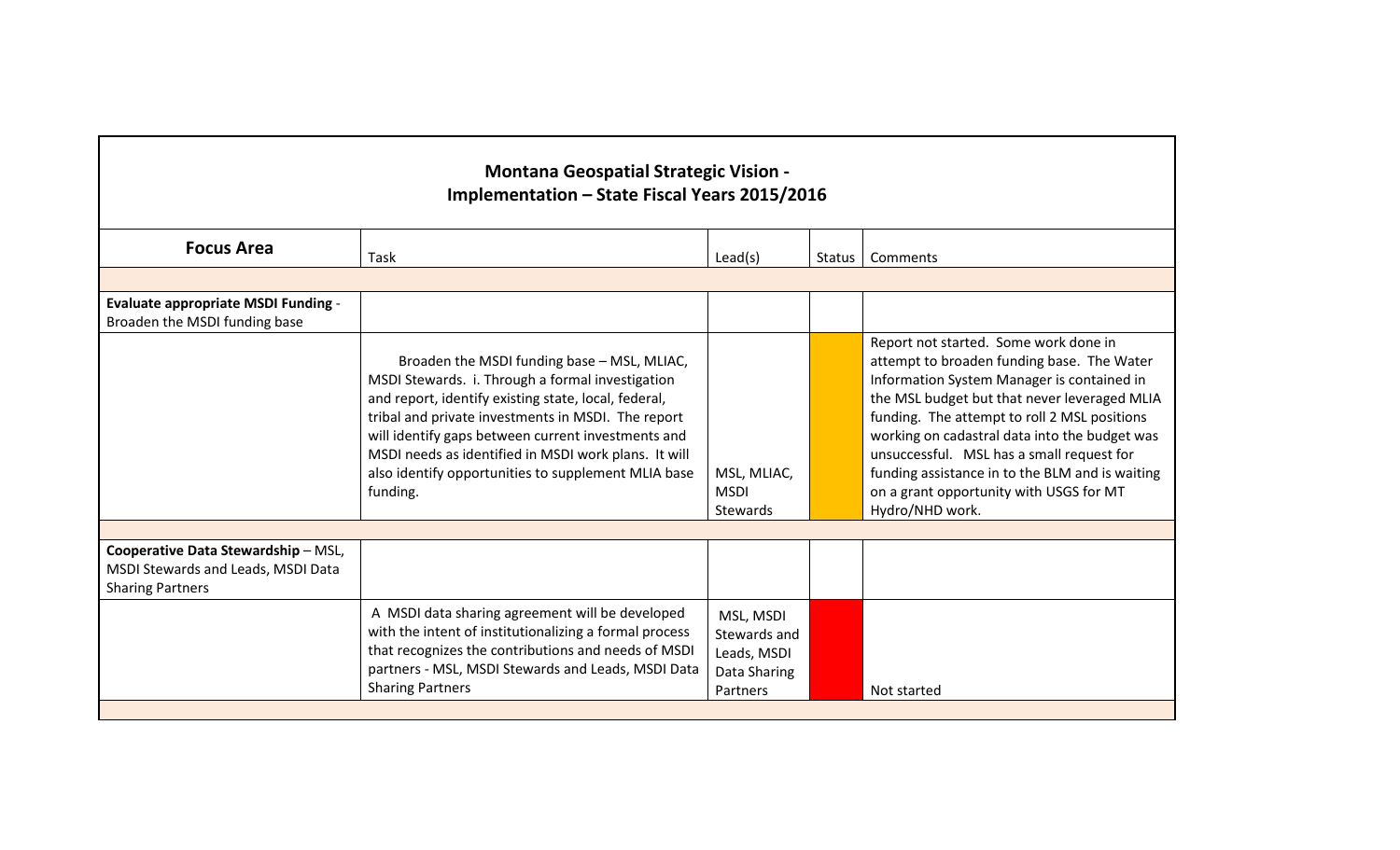| <b>Broad and Encompassing Geographic</b><br>Literacy - Opportunities for<br>professional development are available                                                                                                                                      |                                                                                                                                                                       |                                |                                                                                                                          |
|---------------------------------------------------------------------------------------------------------------------------------------------------------------------------------------------------------------------------------------------------------|-----------------------------------------------------------------------------------------------------------------------------------------------------------------------|--------------------------------|--------------------------------------------------------------------------------------------------------------------------|
| to GIS professionals.                                                                                                                                                                                                                                   |                                                                                                                                                                       |                                |                                                                                                                          |
|                                                                                                                                                                                                                                                         | MAGIP and other organizations in the state provide<br>professional training opportunities at regular<br>intervals, investing the development of the GIS<br>Community  | MAGIP, State<br><b>GIS COI</b> | MAGIP Fall and Spring Technical Sessions                                                                                 |
|                                                                                                                                                                                                                                                         | The GIS Community will work to coordinate these<br>professional development offerings to avoid<br>duplication and maximize resources - MAGIP, State<br><b>GIS COI</b> | MAGIP, State<br><b>GIS COI</b> | State COI working with Esri to coordinate AGOL<br>training                                                               |
| <b>Broad and Encompassing Geographic</b><br>Literacy - The GIS Community engages<br>organizations like MACO and the LGIT,<br>League of Cities and Towns and other<br>stakeholders to put geographic<br>information in the hands of Montana<br>citizens. |                                                                                                                                                                       |                                |                                                                                                                          |
|                                                                                                                                                                                                                                                         | MSL will set up quarterly meetings with MACO                                                                                                                          | MSL, MACO                      | Complete - MSL has met twice with MACO<br>Executive Director since July and will meet<br>again after legislative session |
| <b>Broad and Encompassing Geographic</b><br>Literacy - Broaden opportunities for<br>content revision of spatial data.                                                                                                                                   |                                                                                                                                                                       |                                |                                                                                                                          |
|                                                                                                                                                                                                                                                         | Working with their data partners MSL will test<br>feature services that can transfer data from one                                                                    |                                |                                                                                                                          |
|                                                                                                                                                                                                                                                         | source to another in automated fashion.                                                                                                                               | <b>MSL</b>                     | Not started                                                                                                              |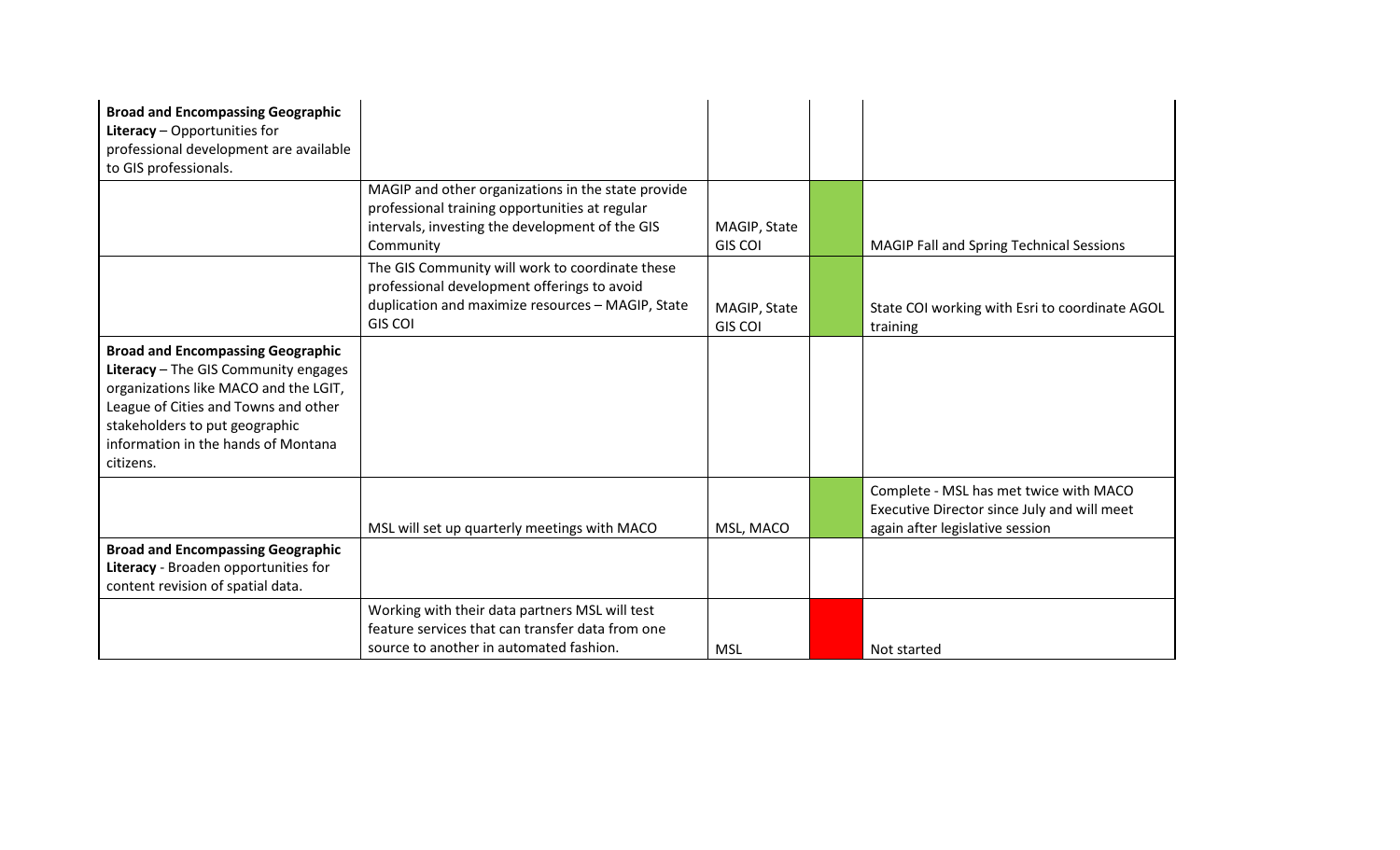|                                                                                    | Establish an application that would allow crowd<br>sourced correction of address data.                                                                                        | <b>MSL</b>                  | Not completed for addresses but MSL has<br>developoed two applications, one for Hydro<br>and one for the PLSS that allows users to<br>choose geographic features and flag them for<br>edits. So the technology is developed |
|------------------------------------------------------------------------------------|-------------------------------------------------------------------------------------------------------------------------------------------------------------------------------|-----------------------------|-----------------------------------------------------------------------------------------------------------------------------------------------------------------------------------------------------------------------------|
|                                                                                    |                                                                                                                                                                               |                             |                                                                                                                                                                                                                             |
| Policy - Geographic information is<br>readily available to the 2015<br>Legislature |                                                                                                                                                                               |                             |                                                                                                                                                                                                                             |
|                                                                                    | The annual MLIA report will document the GIS<br>Community successes and needs. MSL will<br>incorporate work plans and needs of the GIS<br>Community into this biennial report | MAGIP, MSL,<br><b>MLIAC</b> | Report approved by MLIAC in November and<br>submitted to the legislature in December                                                                                                                                        |
|                                                                                    | MSL will work with agencies to produce the biannual<br>legislative snapshot with appropriate thematic maps<br>by legislative district                                         | MAGIP, MSL,<br><b>MLIAC</b> | Legislative snapshot was submitted to<br>legislative members in January and is available<br>on-line                                                                                                                         |
| Policy - GIS is an information<br>technology strategy for the State of<br>Montana. |                                                                                                                                                                               |                             |                                                                                                                                                                                                                             |
|                                                                                    | Work with the State CIO to promote the<br>incorporation of GIS into systems in support of<br>programmatic goals.                                                              | MAGIP, MSL,<br><b>MLIAC</b> | A lot of work being done to incorporate AGOL<br>on to state employee desktops. AGOL can now<br>be accessed using the state's active directory<br>meaning one log in.                                                        |
|                                                                                    | Incorporate GIS into the state's data portal initiative<br>to compliment analytical reporting with geographic<br>information.                                                 | MAGIP, MSL,<br><b>MLIAC</b> | There were attempts to do this with some<br>limited success but further work needs to be<br>done to integrate Socrata with GIS tools.                                                                                       |
|                                                                                    | With the support of the CIO maintain an enterprise<br>platform and architecture that hosts GIS software,<br>data and services both on premise and in the cloud.               | <b>CIO</b>                  | Current system is in place. A proof of concept<br>is underway to determine if the state<br>enterprise platform can be moved to the cloud                                                                                    |